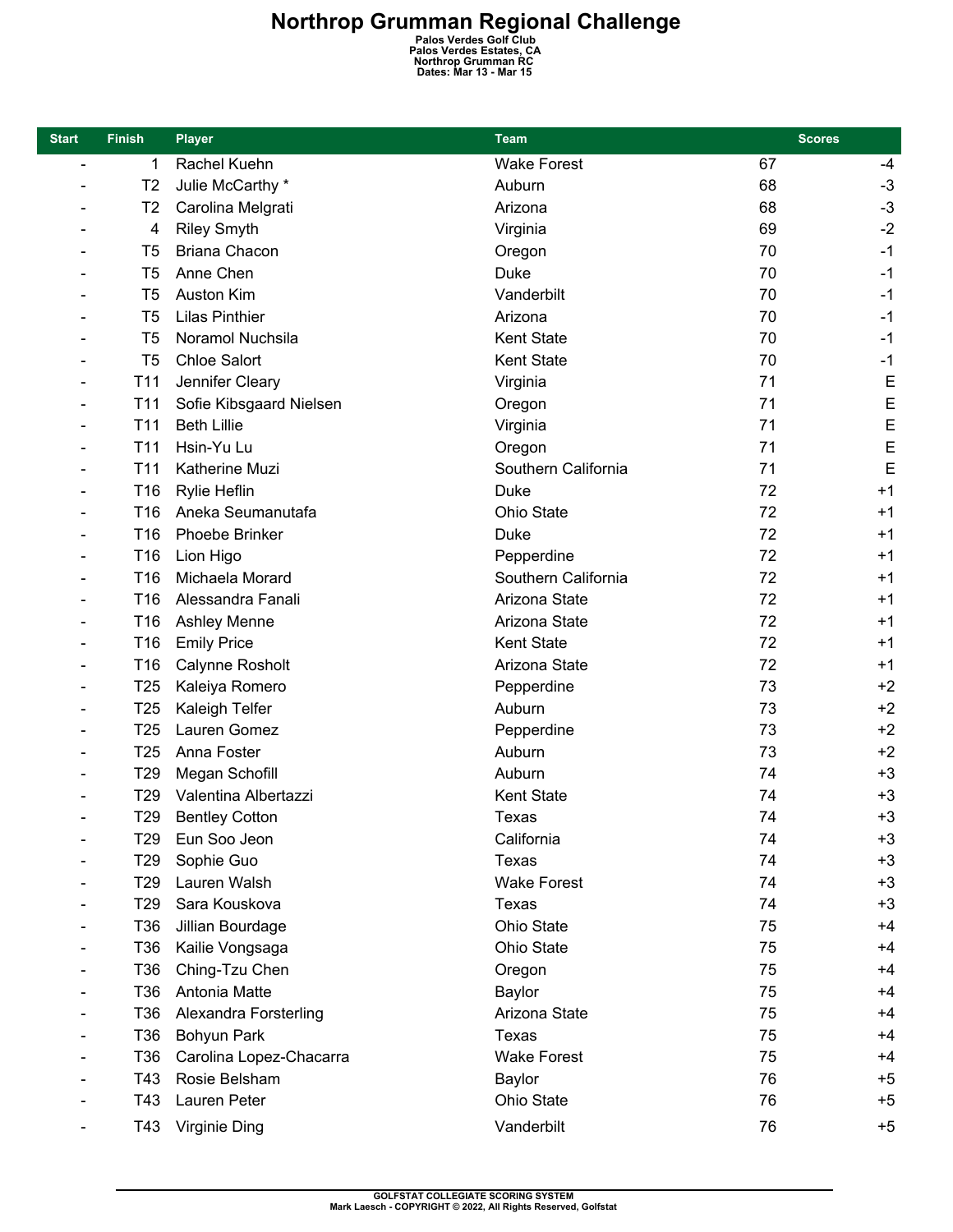| <b>Start</b>   | <b>Finish</b>   | <b>Player</b>            | <b>Team</b>         | <b>Scores</b> |       |  |
|----------------|-----------------|--------------------------|---------------------|---------------|-------|--|
| $\overline{a}$ | T43             | Erica Shepherd           | Duke                | 76            | $+5$  |  |
|                | T43             | Amanda Sambach           | Virginia            | 76            | $+5$  |  |
|                | T43             | <b>Britta Snyder</b>     | <b>Baylor</b>       | 76            | $+5$  |  |
|                | T43             | Faith Choi               | Ohio State          | 76            | $+5$  |  |
|                | T43             | Vanessa Knecht *         | <b>Wake Forest</b>  | 76            | $+5$  |  |
|                | T43             | Katherine Zhu            | California          | 76            | $+5$  |  |
|                | T43             | Virunpat Olankitkunchai  | <b>Wake Forest</b>  | 76            | $+5$  |  |
|                | T43             | Brianna Navarrosa        | Southern California | 76            | $+5$  |  |
|                | T43             | Mimi Rhodes              | <b>Wake Forest</b>  | 76            | $+5$  |  |
|                | T43             | Amari Avery              | Southern California | 76            | $+5$  |  |
|                | <b>T56</b>      | Tze-Han Lin              | Oregon              | 77            | $+6$  |  |
|                | <b>T56</b>      | Mychael O'Berry          | Auburn              | 77            | $+6$  |  |
|                | <b>T56</b>      | Natasha Kiel             | Vanderbilt          | 77            | $+6$  |  |
|                | T <sub>56</sub> | Gurleen Kaur             | <b>Baylor</b>       | 77            | $+6$  |  |
|                | <b>T56</b>      | Celeste Valinho          | Virginia            | 77            | $+6$  |  |
|                | <b>T56</b>      | Mika Jin                 | California          | 77            | $+6$  |  |
|                | T <sub>56</sub> | Elena Arias Quiros       | California          | 77            | $+6$  |  |
|                | <b>T56</b>      | Gile Bite Starkute       | Arizona             | 77            | $+6$  |  |
|                | T <sub>56</sub> | Cristina Ochoa           | California          | 77            | $+6$  |  |
|                | T65             | Louise Yu                | Vanderbilt          | 78            | $+7$  |  |
|                | <b>T65</b>      | Elina Sinz               | Auburn              | 78            | $+7$  |  |
|                | <b>T65</b>      | Celina Sattelkau         | Vanderbilt          | 78            | $+7$  |  |
|                | T65             | Maya Benita              | Arizona             | 78            | $+7$  |  |
|                | <b>T65</b>      | Lauren May               | Georgetown          | 78            | $+7$  |  |
|                | <b>T65</b>      | Ya Chun Chang            | Arizona             | 78            | $+7$  |  |
|                | T65             | Cindy Kou                | Southern California | 78            | $+7$  |  |
|                | T72             | <b>Addie Baggarly</b>    | <b>Baylor</b>       | 79            | $+8$  |  |
|                | T72             | Megan Dennis             | Pepperdine          | 79            | $+8$  |  |
|                | T72             | Jayna Choi *             | Vanderbilt          | 79            | $+8$  |  |
|                | T72             | <b>Brigitte Thibault</b> | Texas               | 79            | $+8$  |  |
|                | T72             | Mayka Hoogeboom          | Kent State          | 79            | $+8$  |  |
|                | T77             | Reese Guzman             | Pepperdine          | 80            | $+9$  |  |
|                | <b>T77</b>      | Gabriella Gilrowski      | Georgetown          | 80            | $+9$  |  |
|                | 79              | Megan Gormley            | Georgetown          | 81            | $+10$ |  |
|                | T80             | Megan Furtney            | Duke                | 82            | $+11$ |  |
|                | T80             | Kristin Jamieson *       | Ohio State          | 82            | $+11$ |  |
|                | T80             | Amanda Linner            | Arizona State       | 82            | $+11$ |  |
|                | T80             | Kaitlyn Lees             | Georgetown          | 82            | $+11$ |  |
|                | 84              | <b>Esther Park</b>       | Georgetown          | 86            | $+15$ |  |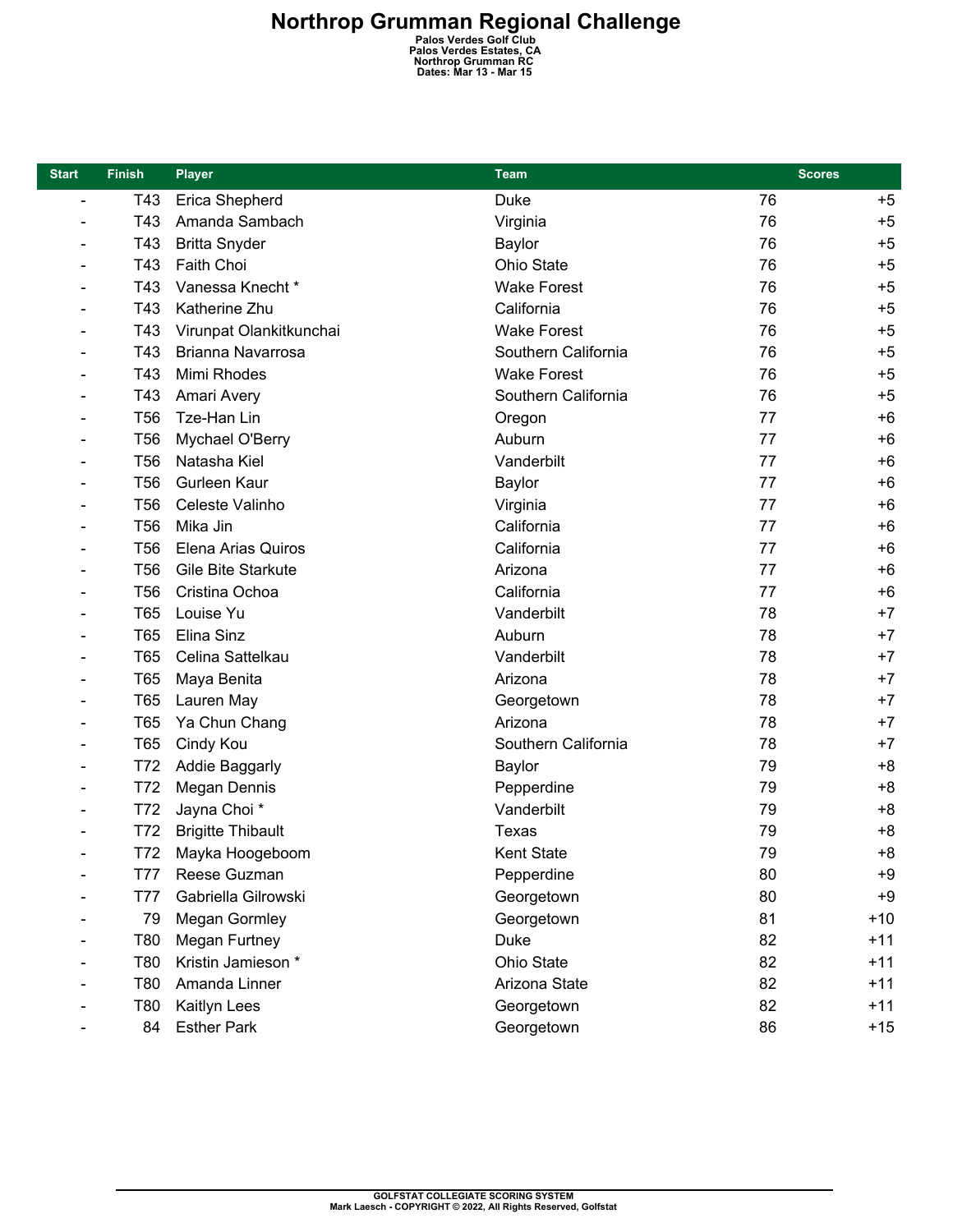| finish          | top 20 schools      | scores |     |       |
|-----------------|---------------------|--------|-----|-------|
| 1               | Kent State          | 286    | 286 | +2    |
| T <sub>2</sub>  | Oregon              | 287    | 287 | +3    |
| T <sub>2</sub>  | Virginia            | 287    | 287 | $+3$  |
| 4               | Duke                | 290    | 290 | $+6$  |
| 5               | Arizona State       | 291    | 291 | $+7$  |
| 6               | <b>Wake Forest</b>  | 292    | 292 | +8    |
| 7               | Arizona             | 293    | 293 | $+9$  |
| 8               | Southern California | 295    | 295 | $+11$ |
| T <sub>9</sub>  | Auburn              | 297    | 297 | $+13$ |
| T <sub>9</sub>  | Texas               | 297    | 297 | $+13$ |
| T <sub>9</sub>  | Pepperdine          | 297    | 297 | $+13$ |
| 12              | Ohio State          | 298    | 298 | $+14$ |
| 13              | Vanderbilt          | 301    | 301 | $+17$ |
| T <sub>14</sub> | California          | 304    | 304 | +20   |
| T14             | Baylor              | 304    | 304 | $+20$ |
| 16              | Georgetown          | 321    | 321 | $+37$ |
|                 |                     |        |     |       |

| finish          | top 20 players          | school              |    | <b>scores</b> |      |
|-----------------|-------------------------|---------------------|----|---------------|------|
| 1               | Rachel Kuehn            | Wake Forest         | 67 | 67            | -4   |
| T <sub>2</sub>  | Julie McCarthy *        | Auburn              | 68 | 68            | -3   |
| T <sub>2</sub>  | Carolina Melgrati       | Arizona             | 68 | 68            | -3   |
| 4               | <b>Riley Smyth</b>      | Virginia            | 69 | 69            | $-2$ |
| T5              | Briana Chacon           | Oregon              | 70 | 70            | $-1$ |
| T5              | Anne Chen               | Duke                | 70 | 70            | -1   |
| T <sub>5</sub>  | Auston Kim              | Vanderbilt          | 70 | 70            | -1   |
| T5              | Noramol Nuchsila        | <b>Kent State</b>   | 70 | 70            | -1   |
| T5              | Lilas Pinthier          | Arizona             | 70 | 70            | $-1$ |
| T5              | Chloe Salort            | Kent State          | 70 | 70            | -1   |
| T11             | Jennifer Cleary         | Virginia            | 71 | 71            | Е    |
| T <sub>11</sub> | <b>Beth Lillie</b>      | Virginia            | 71 | 71            | E    |
| T <sub>11</sub> | Hsin-Yu Lu              | Oregon              | 71 | 71            | E    |
| T <sub>11</sub> | Katherine Muzi          | Southern California | 71 | 71            | E    |
| T <sub>11</sub> | Sofie Kibsgaard Nielsen | Oregon              | 71 | 71            | E    |
| T16             | Phoebe Brinker          | Duke                | 72 | 72            | $+1$ |
| T16             | Alessandra Fanali       | Arizona State       | 72 | 72            | +1   |
| T16             | Rylie Heflin            | Duke                | 72 | 72            | +1   |
| T16             | Lion Higo               | Pepperdine          | 72 | 72            | +1   |
| T <sub>16</sub> | <b>Ashley Menne</b>     | Arizona State       | 72 | 72            | +1   |
| T16             | Michaela Morard         | Southern California | 72 | 72            | +1   |
| T16             | <b>Emily Price</b>      | <b>Kent State</b>   | 72 | 72            | +1   |
| T16             | Calynne Rosholt         | Arizona State       | 72 | 72            | +1   |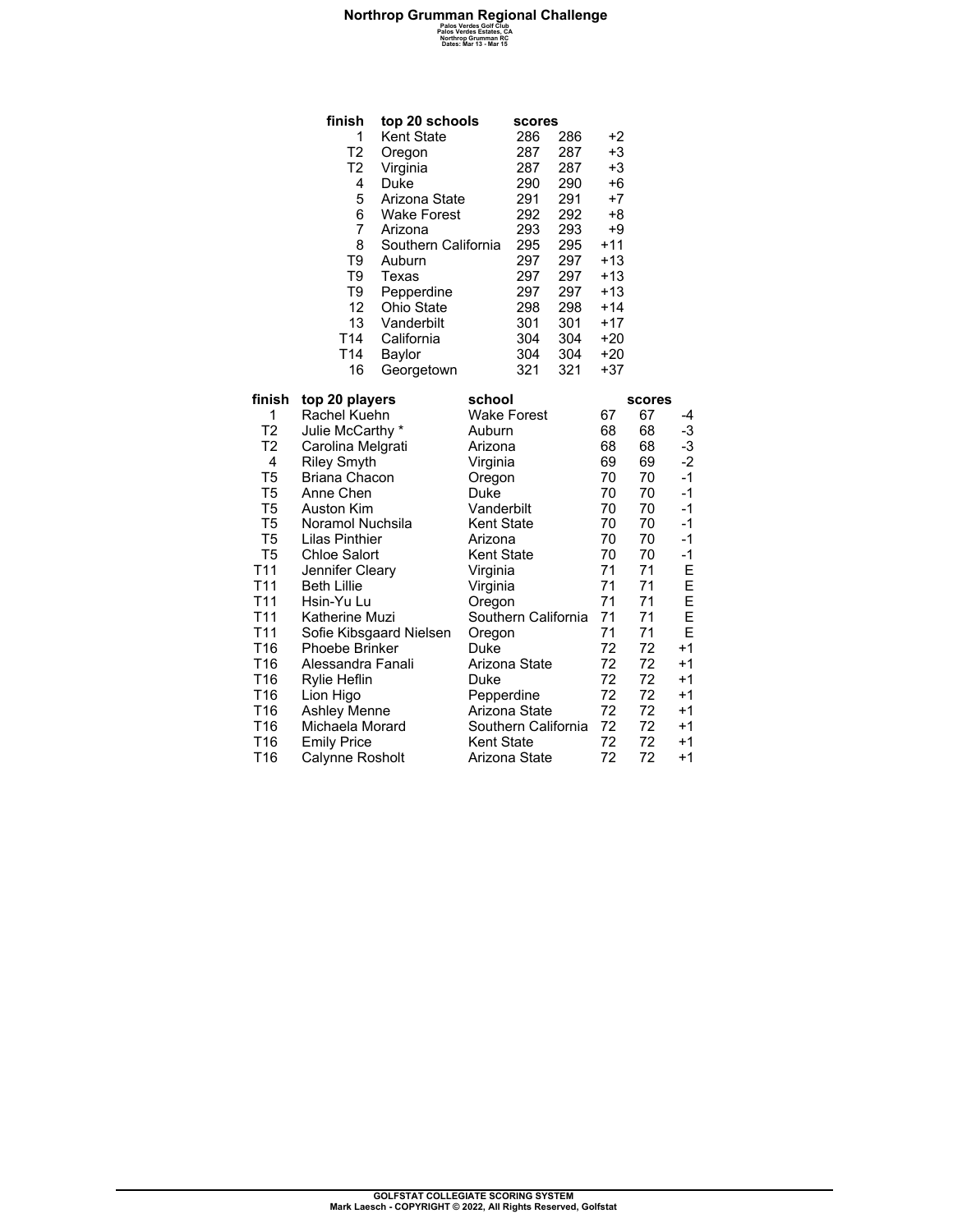| Par 3 Scoring       |               |      |      | <b>Par 4 Scoring</b> |                        |                  |      | <b>Par 5 Scoring</b> |                         |                      |      |                       |
|---------------------|---------------|------|------|----------------------|------------------------|------------------|------|----------------------|-------------------------|----------------------|------|-----------------------|
| R. Kuehn            | WFU           | 2.50 | $-2$ |                      | C. Melgrati            | Arizona          | 3.82 | $-2$                 | G. Starkute             | Arizona              | 4.00 | $-3$                  |
| V. Olankitkunchai   | WFU           | 2.75 | $-1$ |                      | J. McCarthy            | Auburn           | 3.82 | $-2$                 | C. Salort               | Kent St              | 4.00 | $-3$                  |
| N. Kiel             | Vanderbilt    | 2.75 | $-1$ |                      | <b>B.</b> Lillie       | <b>UVA</b>       | 3.91 | $-1$                 | A. Chen                 | Duke                 | 4.00 | $-3$                  |
| R. Smyth            | <b>UVA</b>    | 2.75 | $-1$ |                      | R. Kuehn               | WFU              | 3.91 | $-1$                 | P. Brinker              | Duke                 | 4.33 | $-2$                  |
| J. Cleary           | <b>UVA</b>    | 2.75 | $-1$ |                      | H. Lu                  | Oregon           | 3.91 | $-1$                 | M. Hoogeboom            | Kent St              | 4.33 | $-2$                  |
| J. McCarthy         | Auburn        | 2.75 | $-1$ |                      | A. Kim                 | Vanderbilt       | 3.91 | $-1$                 | L. Pinthier             | Arizona              | 4.33 | $-2$                  |
| B. Chacon           | Oregon        | 2.75 | $-1$ |                      | M. Morard              | <b>USC</b>       | 4.00 | E                    | C. Melgrati             | Arizona              | 4.33 | $-2$                  |
| C. Salort           | Kent St       | 2.75 | $-1$ |                      | K. Romero              | Pepperdine       | 4.00 | E                    | C. Chen                 | Oregon               | 4.33 | $-2$                  |
| <b>B.</b> Navarrosa | <b>USC</b>    | 2.75 | $-1$ |                      | K. Muzi                | <b>USC</b>       | 4.00 | E                    | B. Chacon               | Oregon               | 4.33 | $-2$                  |
| S. Kouskova         | Texas         | 3.00 | E    |                      | R. Heflin              | Duke             | 4.00 | E                    | K. Telfer               | Auburn               | 4.33 | $-2$                  |
| S. Guo              | Texas         | 3.00 | E    |                      | N. Nuchsila            | Kent St          | 4.00 | E                    | R. Smyth                | <b>UVA</b>           | 4.33 | $-2$                  |
| <b>B.</b> Thibault  | Texas         | 3.00 | E    |                      | S. Nielsen             | Oregon           | 4.00 | E                    | C. Lopez-Chacarra       | WFU                  | 4.33 | $-2$                  |
| E. Price            | Kent St       | 3.00 | E    |                      | L. Pinthier            | Arizona          | 4.00 | E                    | <b>B.</b> Lillie        | <b>UVA</b>           | 4.67 | $-1$                  |
| N. Nuchsila         | Kent St       | 3.00 | E    |                      | E. Jeon                | Cal              | 4.00 | E                    | J. Cleary               | <b>UVA</b>           | 4.67 | $-1$                  |
| P. Brinker          | Duke          | 3.00 | E    |                      | C. Rosholt             | Arizona St       | 4.00 | Ε                    | V. Knecht               | WFU                  | 4.67 | $-1$                  |
| A. Chen             | Duke          | 3.00 | E    |                      | A. Sambach             | <b>UVA</b>       | 4.00 | E                    | C. Sattelkau            | Vanderbilt           | 4.67 | $-1$                  |
| L. May              | Georgetown    | 3.00 | E    |                      | A. Foster              | Auburn           | 4.00 | E                    | L. Walsh                | WFU                  | 4.67 | $-1$                  |
| L. Peter            | Ohio St       | 3.00 | E    |                      | E. Sinz                | Auburn           | 4.09 | $+1$                 | R. Kuehn                | WFU                  | 4.67 | $-1$                  |
| R. Belsham          | Baylor        | 3.00 | E    |                      | K. Telfer              | Auburn           | 4.09 | $+1$                 | A. Foster               | Auburn               | 4.67 | $-1$                  |
| A. Matte            | Baylor        | 3.00 | E    |                      | C. Lopez-Chacarra      | WFU              | 4.09 | $+1$                 | S. Nielsen              | Oregon               | 4.67 | $-1$                  |
| A. Menne            | Arizona St    | 3.00 | E    |                      | C. Valinho             | <b>UVA</b>       | 4.09 | $+1$                 | K. Jamieson             | Ohio St              | 4.67 | $-1$                  |
| M. Schofill         | Auburn        | 3.00 | E    |                      | R. Smyth               | <b>UVA</b>       | 4.09 | $+1$                 | A. Seumanutafa          | Ohio St              | 4.67 | $-1$                  |
|                     |               |      |      |                      |                        |                  |      |                      |                         |                      |      |                       |
|                     | <b>Eagles</b> |      |      |                      |                        | <b>Birdies</b>   |      |                      |                         | Pars                 |      |                       |
| G. Starkute         | Arizona       |      |      | 1                    | C. Salort              | Kent St          |      | 8                    | V. Albertazzi           | Kent St              |      | $\overline{15}$       |
| L. Pinthier         | Arizona       |      |      | $\mathbf{1}$         | R. Kuehn               | <b>WFU</b>       |      | 6                    | L. Gomez                | Pepperdine           |      | 14                    |
| V. Knecht           | <b>WFU</b>    |      |      | 1                    | J. McCarthy            | Auburn           |      | 6                    | B. Lillie               | <b>UVA</b>           |      | 14                    |
|                     |               |      |      |                      | R. Smyth               | <b>UVA</b>       |      | 5                    | M. Schofill             | Auburn               |      | 13                    |
|                     |               |      |      |                      | K. Muzi                | <b>USC</b>       |      | 5                    | E. Shepherd             | Duke                 |      | 13                    |
|                     |               |      |      |                      | P. Brinker             | Duke             |      | 5                    | E. Price                | Kent St              |      | 13                    |
|                     |               |      |      |                      | A. Chen                | Duke             |      | 4                    | A. Kim                  | Vanderbilt           |      | 13                    |
|                     |               |      |      |                      | M. Jin                 | Cal              |      | 4                    | C. Melgrati             | Arizona              |      | 13                    |
|                     |               |      |      |                      | C. Melgrati            | Arizona          |      | $\overline{4}$       | A. Menne                | Arizona St           |      | 13                    |
|                     |               |      |      |                      | K. Jamieson            | Ohio St          |      | 4                    | R. Belsham              | Baylor               |      | 13                    |
|                     |               |      |      |                      | F. Choi                | Ohio St          |      | 4                    | T. Lin                  | Oregon               |      | 13                    |
|                     |               |      |      |                      | A. Matte               | Baylor           |      | 4                    | B. Chacon               | Oregon               |      | 13                    |
|                     |               |      |      |                      | M. Morard              | <b>USC</b>       |      | $\overline{4}$       | S. Nielsen              | Oregon               |      | 12                    |
|                     |               |      |      |                      | N. Nuchsila            | Kent St          |      | 4                    | H. Lu                   | Oregon               |      | 12                    |
|                     |               |      |      |                      | R. Heflin              | Duke             |      | 4                    | C. Chen                 | Oregon               |      | 12                    |
|                     |               |      |      |                      | J. Cleary              | <b>UVA</b>       |      | 4                    | B. Snyder               | Baylor               |      | 12                    |
|                     |               |      |      |                      | A. Sambach             | <b>UVA</b>       |      | 3                    | L. Pinthier             | Arizona              |      | $12 \overline{ }$     |
|                     |               |      |      |                      | C. Valinho             | <b>UVA</b>       |      | 3                    | V. Ding                 | Vanderbilt           |      | 12                    |
|                     |               |      |      |                      | V. Olankitkunchai      | WFU              |      | 3                    | C. Kou                  | <b>USC</b>           |      | 12                    |
|                     |               |      |      |                      | C. Lopez-Chacarra      | WFU              |      | 3                    | L. Yu                   | Vanderbilt           |      | $12 \overline{ }$     |
|                     |               |      |      |                      | K. Telfer<br>A. Foster | Auburn<br>Auburn |      | 3<br>3               | K. Romero<br>M. O'Berry | Pepperdine<br>Auburn |      | 12<br>12 <sup>°</sup> |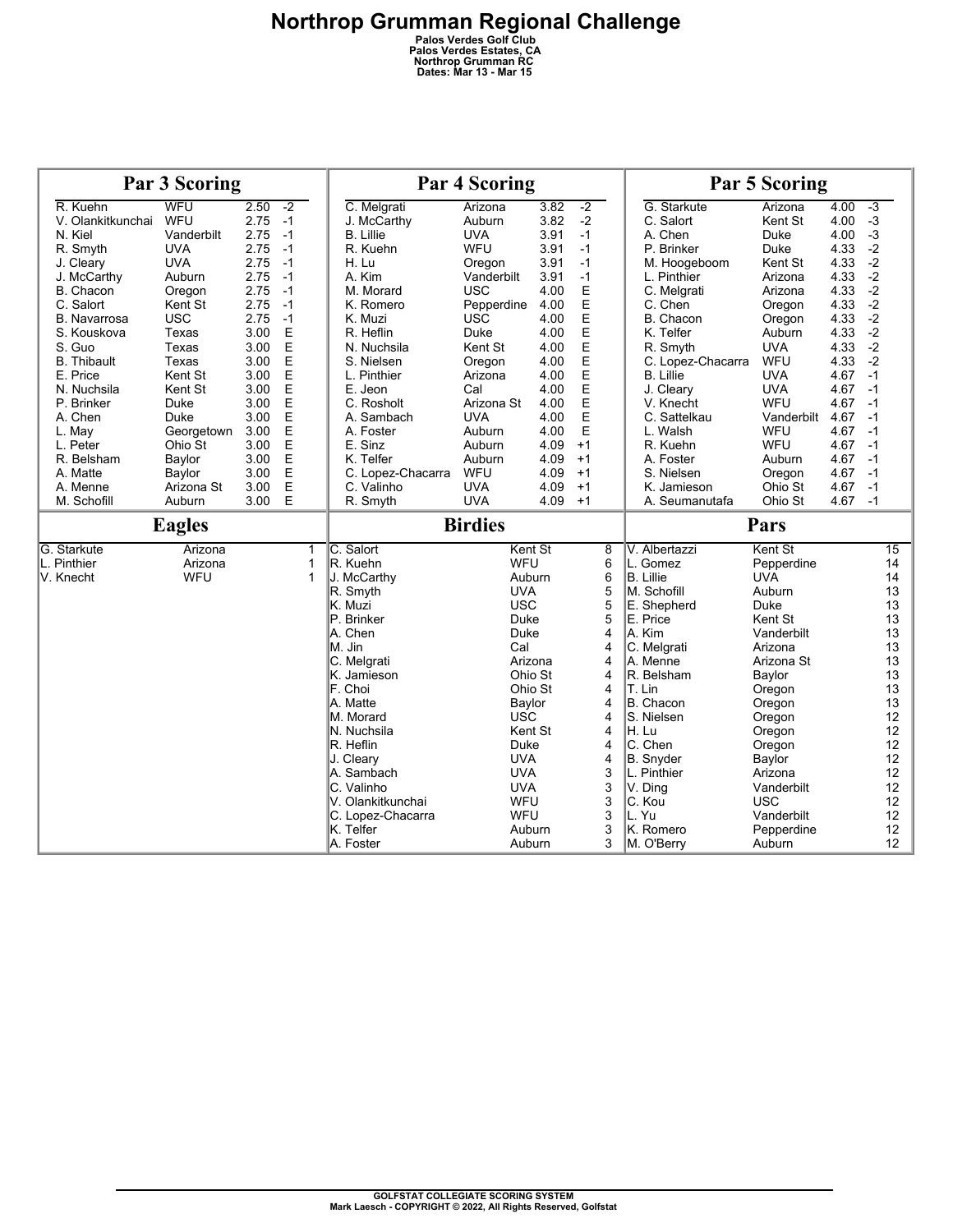| <b>Average score per round</b> |                                    |                             |                               |  |  |  |  |  |  |  |
|--------------------------------|------------------------------------|-----------------------------|-------------------------------|--|--|--|--|--|--|--|
| Round                          | <b>Course</b>                      |                             | Average Score Complete Rounds |  |  |  |  |  |  |  |
|                                | Northrop Grumman RC                | 75.08                       | 84                            |  |  |  |  |  |  |  |
|                                |                                    |                             |                               |  |  |  |  |  |  |  |
|                                |                                    | <b>Total Average Scores</b> |                               |  |  |  |  |  |  |  |
|                                | Northrop Grumman RC<br>75.08<br>84 |                             |                               |  |  |  |  |  |  |  |
|                                |                                    |                             |                               |  |  |  |  |  |  |  |

| Palos Verdes Golf Club: Northrop Grumman RC |     |       |                 |                |         |     |       |                 |                         |  |                         |   |
|---------------------------------------------|-----|-------|-----------------|----------------|---------|-----|-------|-----------------|-------------------------|--|-------------------------|---|
|                                             |     |       |                 |                | Round 1 |     |       |                 |                         |  |                         |   |
| hole                                        | par | yards | double<br>eagle | eagle          | birdie  | par | bogey | double<br>bogey | other                   |  | hole                    | p |
| 1                                           | 4   | 360   |                 |                | 5       | 56  | 22    | 1               |                         |  | 13                      |   |
| $\overline{2}$                              | 3   | 200   |                 |                | 7       | 48  | 25    | 3               | $\mathbf{1}$            |  | 8                       |   |
| 3                                           | 4   | 374   |                 |                | 6       | 42  | 31    | 5               |                         |  | 14<br>3                 |   |
| 4                                           | 3   | 205   |                 |                | 8       | 52  | 17    | 6               | $\mathbf{1}$            |  | 9                       |   |
| 5                                           | 5   | 475   |                 |                | 18      | 43  | 19    | 3               | 1                       |  | $\overline{2}$          |   |
| 6                                           | 4   | 319   |                 |                | 10      | 55  | 18    |                 | 1                       |  | 10                      |   |
| 7                                           | 5   | 505   |                 |                | 14      | 57  | 10    | 3               |                         |  | $\overline{\mathbf{4}}$ |   |
| 8                                           | 3   | 147   |                 |                | 5       | 45  | 25    | 7               | $\overline{\mathbf{c}}$ |  | 15                      |   |
| 9                                           | 4   | 350   |                 |                | 8       | 47  | 22    | 7               |                         |  | 1                       |   |
| 10                                          | 4   | 344   |                 |                | 12      | 44  | 21    | 6               | $\mathbf{1}$            |  | 18<br>12                |   |
| 11                                          | 4   | 355   |                 |                | 12      | 54  | 16    | $\overline{2}$  |                         |  | 5                       |   |
| 12                                          | 4   | 263   |                 |                | 15      | 45  | 19    | 3               | $\overline{\mathbf{c}}$ |  | 6                       |   |
| 13                                          | 4   | 404   |                 |                | 4       | 37  | 34    | 9               |                         |  | 11                      |   |
| 14                                          | 4   | 405   |                 |                | 10      | 36  | 32    | 4               | $\overline{\mathbf{c}}$ |  | 17                      |   |
| 15                                          | 3   | 162   |                 | $\mathbf{1}$   | 7       | 48  | 26    | $\overline{c}$  |                         |  | $\overline{7}$          |   |
| 16                                          | 5   | 453   |                 | $\overline{2}$ | 35      | 41  | 5     | $\mathbf{1}$    |                         |  | 16                      |   |
| 17                                          | 4   | 322   |                 |                | 12      | 53  | 19    |                 |                         |  |                         |   |
| 18                                          | 4   | 374   |                 |                | 11      | 46  | 25    | $\overline{c}$  |                         |  |                         |   |

| nan RC         |                         |         |                            |
|----------------|-------------------------|---------|----------------------------|
|                |                         | Round 1 |                            |
| hole           | par                     | yards   | average<br>relative to par |
| 13             | 4                       | 404     | $+0.57$                    |
| 8              | 3                       | 147     | $+0.48$                    |
| 14             | $\overline{\mathbf{4}}$ | 405     | $+0.43$                    |
| 3              | $\overline{\mathbf{4}}$ | 374     | $+0.42$                    |
| 9              | 4                       | 350     | $+0.33$                    |
| $\overline{c}$ | 3                       | 200     | $+0.32$                    |
| 10             | 4                       | 344     | $+0.29$                    |
| 4              | 3                       | 205     | $+0.29$                    |
| 15             | 3                       | 162     | $+0.25$                    |
| 1              | $\overline{4}$          | 360     | $+0.23$                    |
| 18             | 4                       | 374     | $+0.21$                    |
| 12             | $\overline{4}$          | 263     | $+0.19$                    |
| 5              | 5                       | 475     | $+0.13$                    |
| 6              | 4                       | 319     | $+0.13$                    |
| 11             | 4                       | 355     | $+0.10$                    |
| 17             | 4                       | 322     | $+0.08$                    |
| 7              | 5                       | 505     | $+0.02$                    |
| 16             | 5                       | 453     | $-0.38$                    |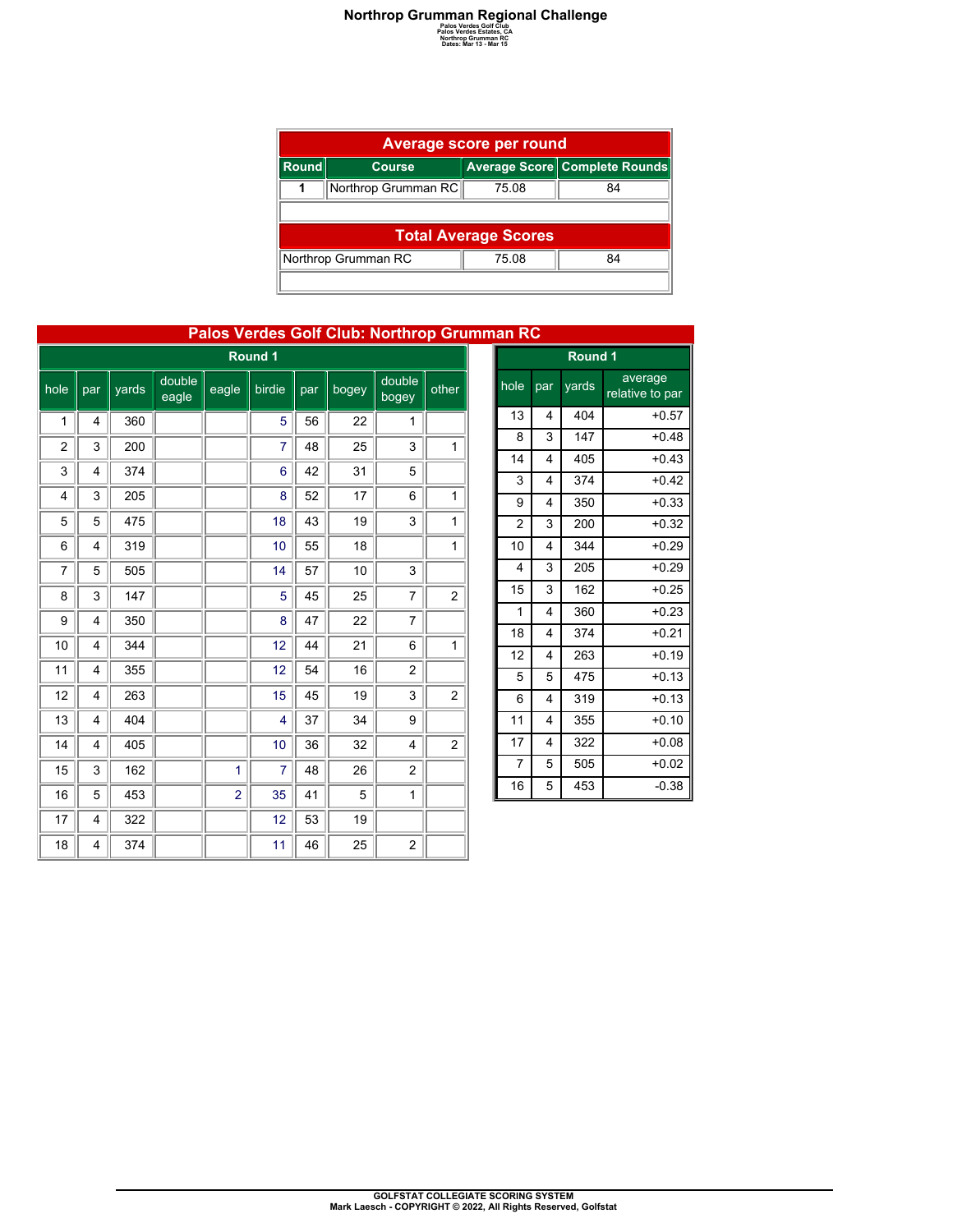| Round 1        |                         |       |                            |  |  |  |  |
|----------------|-------------------------|-------|----------------------------|--|--|--|--|
| hole           | par                     | yards | average<br>relative to par |  |  |  |  |
| 13             | 4                       | 404   | $+0.57$                    |  |  |  |  |
| 8              | 3                       | 147   | $+0.48$                    |  |  |  |  |
| 14             | $\overline{\mathbf{4}}$ | 405   | $+0.43$                    |  |  |  |  |
| 3              | $\overline{\mathbf{4}}$ | 374   | $+0.42$                    |  |  |  |  |
| 9              | 4                       | 350   | $+0.33$                    |  |  |  |  |
| $\overline{2}$ | 3                       | 200   | $+0.32$                    |  |  |  |  |
| 10             | 4                       | 344   | $+0.29$                    |  |  |  |  |
| 4              | 3                       | 205   | $+0.29$                    |  |  |  |  |
| 15             | 3                       | 162   | $+0.25$                    |  |  |  |  |
| 1              | 4                       | 360   | $+0.23$                    |  |  |  |  |
| 18             | $\overline{4}$          | 374   | $+0.21$                    |  |  |  |  |
| 12             | $\overline{\mathbf{4}}$ | 263   | $+0.19$                    |  |  |  |  |
| 5              | 5                       | 475   | $+0.13$                    |  |  |  |  |
| 6              | 4                       | 319   | $+0.13$                    |  |  |  |  |
| 11             | 4                       | 355   | $+0.10$                    |  |  |  |  |
| 17             | 4                       | 322   | $+0.08$                    |  |  |  |  |
| $\overline{7}$ | 5                       | 505   | $+0.02$                    |  |  |  |  |
| 16             | 5                       | 453   | $-0.38$                    |  |  |  |  |